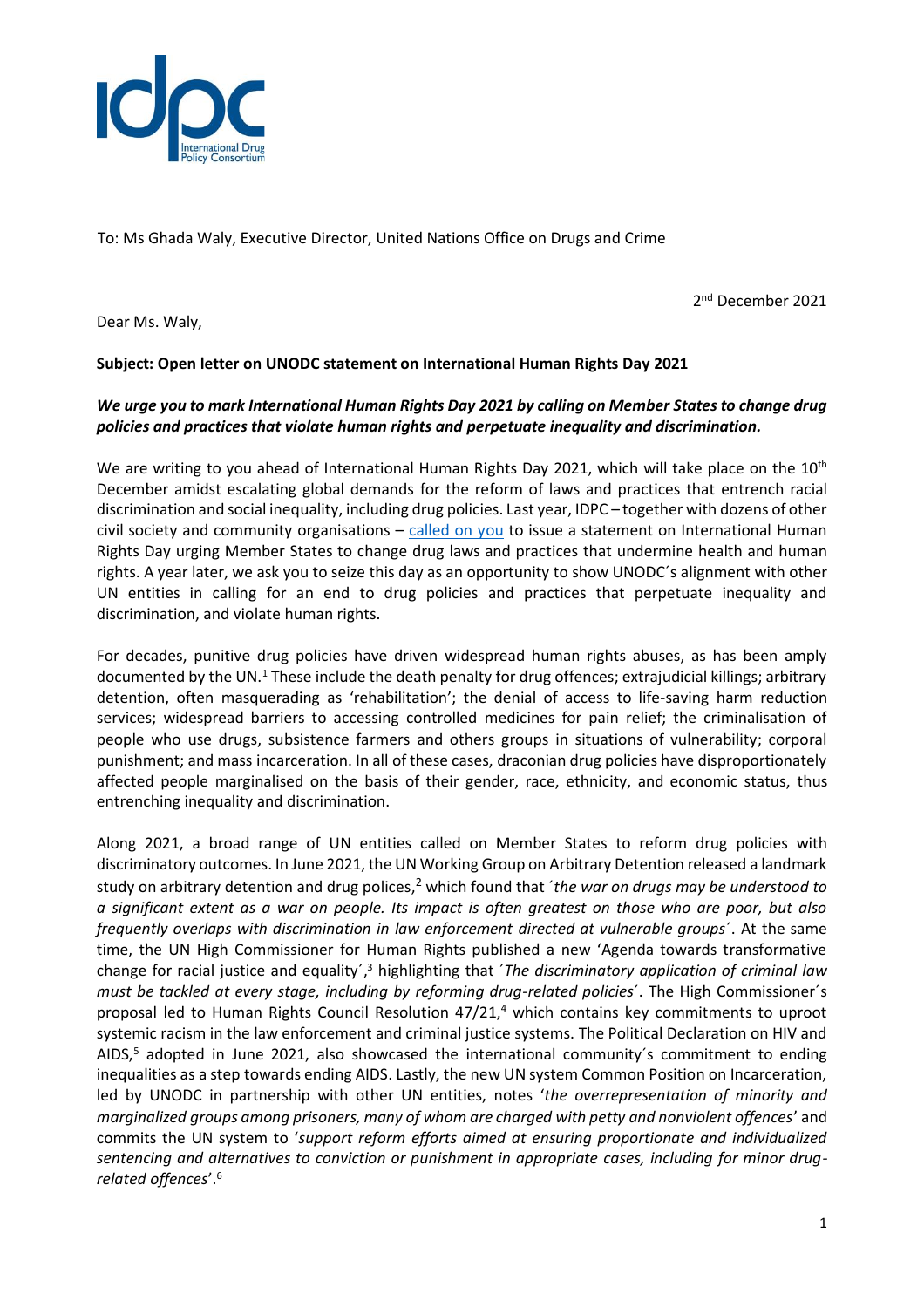

These various commitments emerging across the United Nations are aligned with the 2018 Chief Executives Board's UN System Common Position on drug-related matters, which makes clear that '*National drug control programmes* (…) *should be designed and implemented by States in accordance with their human rights obligations*', and commits all UN agencies, including UNODC, to support drug policies '*that put people, health, and human rights at the centre*'.<sup>7</sup>

Similar human rights concerns have been highlighted in the just-released Global Drug Policy Index, which measures and ranks the national drug policies of 30 countries according to how well they align with the UN system Common Position on Drugs and its Task Team report of March 2019.<sup>8</sup>

The theme of the 2021 International Human Rights Day is 'Equality: Reducing inequalities, advancing human rights', and is aimed at ´*addressing and finding solutions for deep-rooted forms of discrimination that have affected the most vulnerable people in societies*´.<sup>9</sup> As such, it presents a crucial opportunity for UNODC to align itself with other UN entities in calling for the end of policies that perpetuate inequality and discrimination, while highlighting its commitment to the promotion of human rights, in line with the UN system Common Positions.

It is in this context that we urge you to issue a strong statement on International Human Rights Day, calling on states to change the drug laws, policies and practices that violate health and human rights, and entrench inequality. To be credible, such a statement should explicitly acknowledge the disproportionate impact of drug laws and drug control on people marginalised on the basis of their gender, race, ethnicity, and economic status, and urge Member States to:

- 1. Abolish the death penalty in all circumstances. Imposing capital punishment for drug offences has been found to be contrary to international human rights law by the Human Rights Committee<sup>10</sup>, and the Human Rights Council.<sup>11</sup>
- 2. Put an immediate end to extrajudicial killings committed in the name of drug control, as has been repeatedly called for by the Human Rights Council<sup>12</sup> and UN human rights experts.<sup>13</sup>
- 3. Permanently close compulsory drug detention centres, including those that masquerade as 'rehabilitation', and implement voluntary, evidence-informed, and rights-based health and social services, as recently called for by sixteen UN agencies, including UNODC.<sup>14</sup>
- 4. Stress the urgent need to provide accessible, affordable, and adequately funded harm reduction servicesin community and closed settings, to fulfil the right to health and the right to life of people who use drugs, as demanded by several UN human rights bodies and experts.<sup>15</sup> This is also central to UNODC's core role as lead UNAIDS co-sponsor regarding prisons and HIV amongst people who use drugs.
- 5. Take immediate measures to address prison overcrowding, as already recommended by UNODC<sup>16</sup> and the UN High Commissioner for Human Rights in the wake of the COVID-19 pandemic, $17$  by promoting alternatives to incarceration, and ensuring proportionate sentencing for all drug offences, including by taking into account mitigating factors – in line with the basic principle that prisons should only be used as a last resort in all circumstances.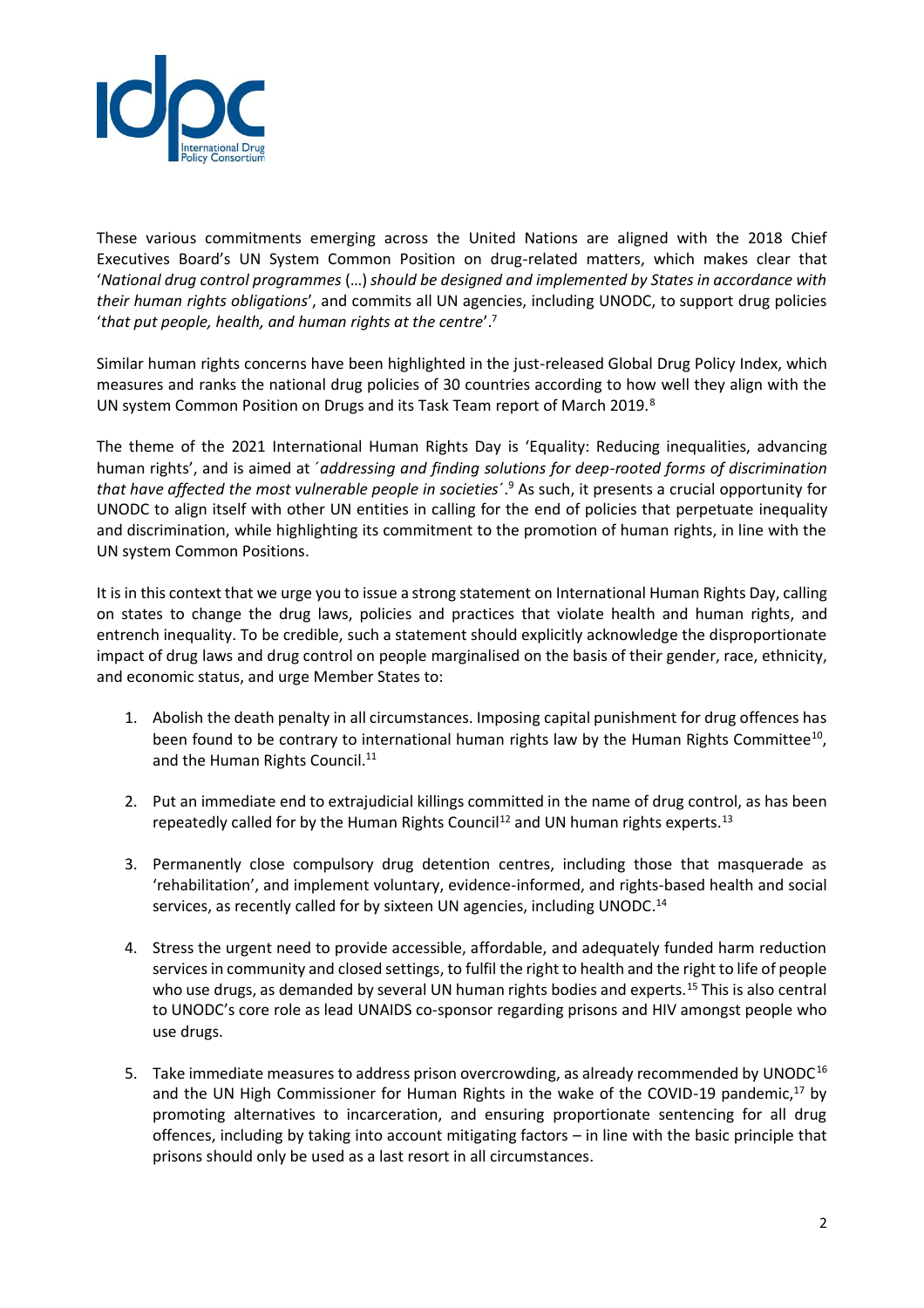

- 6. Ensure that people who use drugs are not subject to arbitrary detention,<sup>18</sup> torture, or ill-treatment – whether in state custody or public or private drug services. While under detention, people with a drug dependence or health problems associated with their drug use must be offered evidencebased treatment, harm reduction and other drug services on a strictly voluntary basis.<sup>19</sup>
- 7. Promote the end of all punishment for drug use, and drug possession and cultivation for personal use, as permitted within the three drug control conventions. Such policy shifts will help to end the stigma, criminalisation, and exclusion faced by people who use drugs, and to facilitate access to health and social services, as called for by the UN system Common Position, UNAIDS, and UN human rights bodies. 20
- 8. Make sure that drug policies incorporate a gender-sensitive perspective. This should be done by tailoring drug services to the specific needs of women, and by ensuring that criminal laws take into account the circumstances of women involved in drug offences, as most of them come from backgrounds of poverty, marginalisation, and oppression.<sup>21</sup>
- 9. Clearly outline the ways in which UNODC will work to achieve these changes, and the measures being taken to ensure that human rights are effectively embedded as a core strand for all of the Office's work.

As the lead UN agency in drug-related matters, UNODC has the responsibility to promote drug policies that respect, protect, and fulfil human rights, in a way that is consistent with the standards developed by the UN system, and in line with the commitments set in the UN system Common Positions on drugs and on incarceration. A strong statement in the forthcoming International Human Rights Day would be an important and welcome step to signal UNODC's unequivocal commitment.

We look forward to discussing these concerns and recommendations with you.

Yours Sincerely,

Ann Fordham Executive Director International Drug Policy Consortium

## **Co-signatory organisations:**

- 1. AIDES, France
- 2. AIDS & Rights Alliance for Southern Africa, Regional
- 3. African Law Foundation (AFRILAW), Nigeria
- 4. Aksion Plus, Albania
- 5. Akzept E.V., Germany
- 6. Alcohol and Drug Foundation, Australia
- 7. Alliance for Public Health, Ukraine
- 8. Amnesty International, International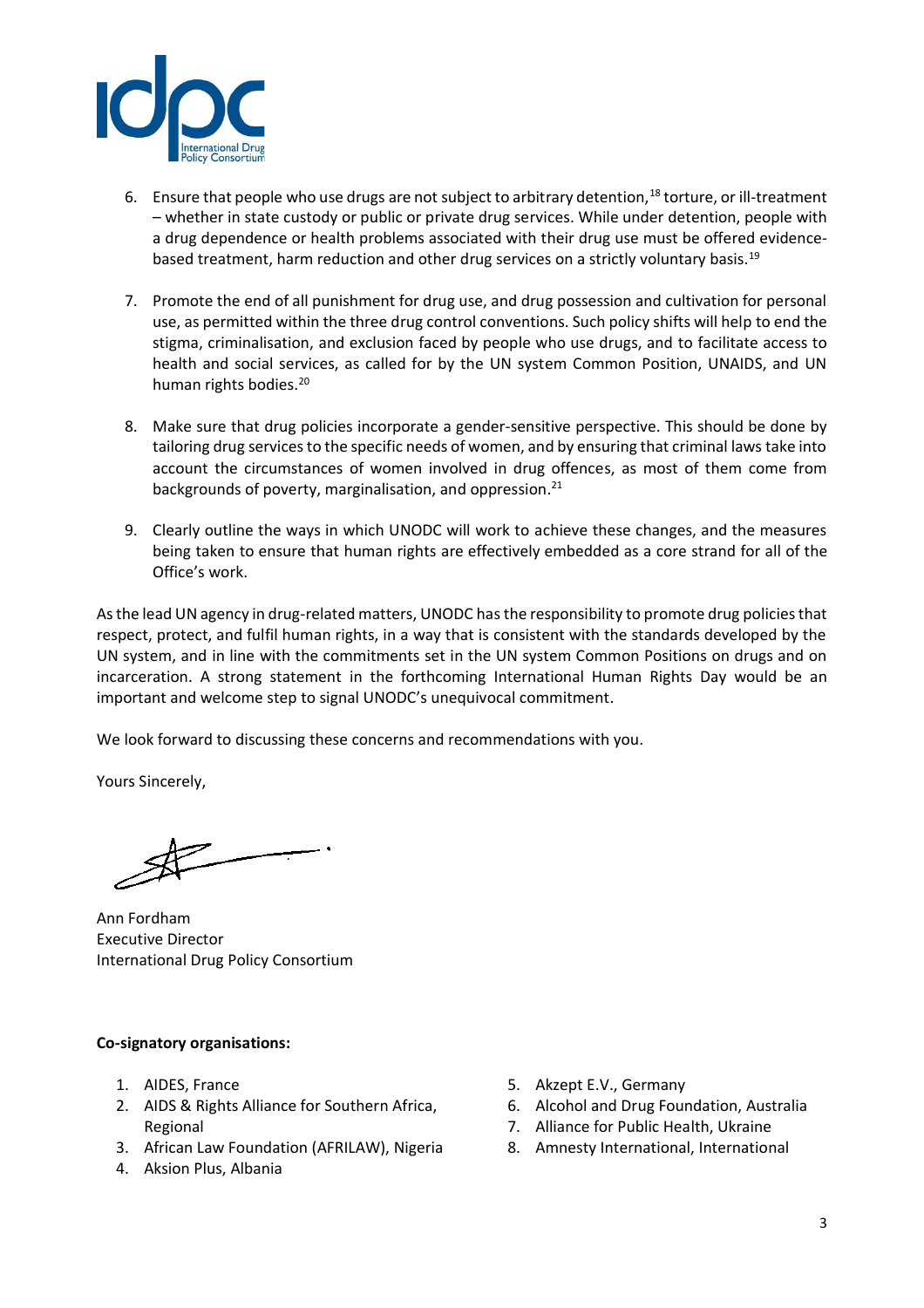

- 9. APDES Agência Piaget Para O Desenvolvimento, Portugal
- 10. Asia Catalyst, United States and Thailand
- 11. Asociación Costarricense para el Estudio e Intervención en Drogas (ACEID), Costa Rica
- 12. Associação Direitos Humanos em Rede (Conectas Direitos Humanos), Brazil
- 13. Association de Lutte Contre le Sida (ALCS), Morocco
- 14. Association for Humane Drug Policy, Norway
- 15. Association for Safer Drug Policies Sweden, Sweden
- 16. Association Guyanaise de Réduction des Risques (AGRRR), French Guyane
- 17. Associazione Luca Coscioni, Italy
- 18. Bensther Development Foundation, Nigeria
- 19. Centre on Drug Policy Evaluation, Canada
- 20. Centro de Orientacion e Investigación Integral (COIN), Dominican Republic
- 21. Collectif Urgence Toxida, Mauritius
- 22. Comisión Mexicana de Defensa y Promoción de los Derechos Humanos AC, Mexico
- 23. Corporacion Viso Mutop, Colombia
- 24. Correlation-European Harm Reduction Network, Regional
- 25. Développement Rassemblement Information et Prevention, Mauritius
- 26. Drug Policy Australia Ltd, Australia
- 27. Drug Policy Network South East Europe, Regional
- 28. Drug Policy Project (Institute for Policy Studies), United States
- 29. Društvo AREAL, Slovenia
- 30. ECOM Eurasian Coalition on Health Rights Gender and Sexual Diversity, Regional
- 31. Elementa DDHH, Colombia and Mexico
- 32. Episteme Investigació i Intervenció Social, Spain
- 33. Estonian Network PLWHIV, Estonia
- 34. EUmans, Regional
- 35. European Network of People who Use Drugs (EuroNPUD), Regional
- 36. FAAAT, France
- 37. Fachverband Sucht, Switzerland
- 38. Fedito Bxl, Belgium
- 39. Finnish Association for Humane Drug Policy (HPP Ry), Finland
- 40. Foreningen Tryggere Ruspolitikk, Norway
- 41. Forum Droghe, Italy
- 42. Fundación Latinoamerica Reforma, Chile
- 43. Harm Reduction Australia, Australia
- 44. Harm Reduction International, International
- 45. Harm Reduction Nurses Association, Canada
- 46. Health Poverty Action, International
- 47. Hepatitis Education Project, United States
- 48. HIV Legal Network, Canada
- 49. Indonesian Harm Reduction Network (JANGKAR), Indonesia
- 50. Instituto RIA AC, Mexico
- 51. Intercambios Civil Association, Argentina
- 52. Intercambios Puerto Rico, Puerto Rico
- 53. International Center for Ethnobotanical Education Research and Service (ICEERS), International
- 54. La Società della Ragione, Italy
- 55. Lab57, Italy
- 56. LBH Masyarakat, Indonesia
- 57. Mainline, Netherlands
- 58. Meglio Legale, Italy
- 59. Metzineres Environments of Shelter for women who use drugs surviving violence, Spain
- 60. Mexico Unido Contra la Delincuencia (MUCD), Mexico
- 61. NoBox Philippines, Philippines
- 62. Ozone Foundation, Thailand
- 63. Paroles Autour de la Santé, Mali
- 64. Penal Reform International, International
- 65. Perkumpulan Rumah Cemara, Indonesia
- 66. Re Generation, Serbia
- 67. Release, United Kingdom
- 68. Recovering Nepal, Nepal
- 69. REDUC Brazilian Network of the Harm Reduction and Human Rights, Brazil
- 70. RESET Política de Drogas y Derechos Humanos, Argentina
- 71. Revs Plus, Burkina Faso
- 72. Rights Reporter Foundation, Hungary
- 73. Science for Democracy, Belgium
- 74. Skoun Lebanese Addictions Center, Lebanon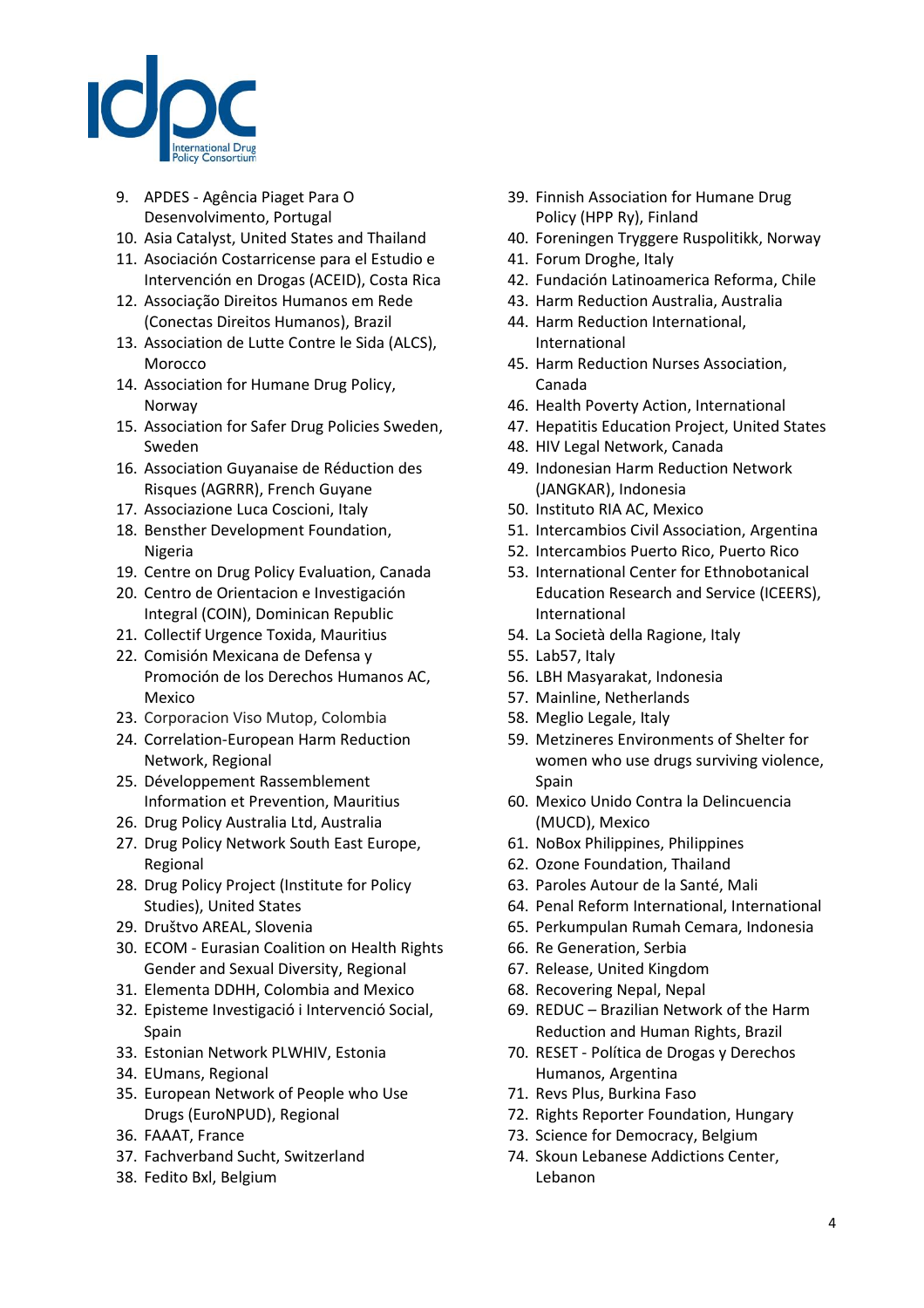

- 75. Slon
- 76. SSDP International, International
- 77. Steps, Greece
- 78. Stop Overdose Now, Netherlands
- 79. TB HIV Care, South Africa
- 80. Transnational Institute, International
- 81. UISCE, Ireland
- 82. Washington Office on Latin America (WOLA), Regional
- 83. West Africa Drug Policy Network, Regional
- 84. Women & Harm Reduction International Network, International
- 85. Women Nest, Kenya
- 86. Youth RISE, International
- 87. YouthRISE Nigeria, Nigeria
- 88. Zimbabwe Civil Liberties and Drug Network, Zimbabwe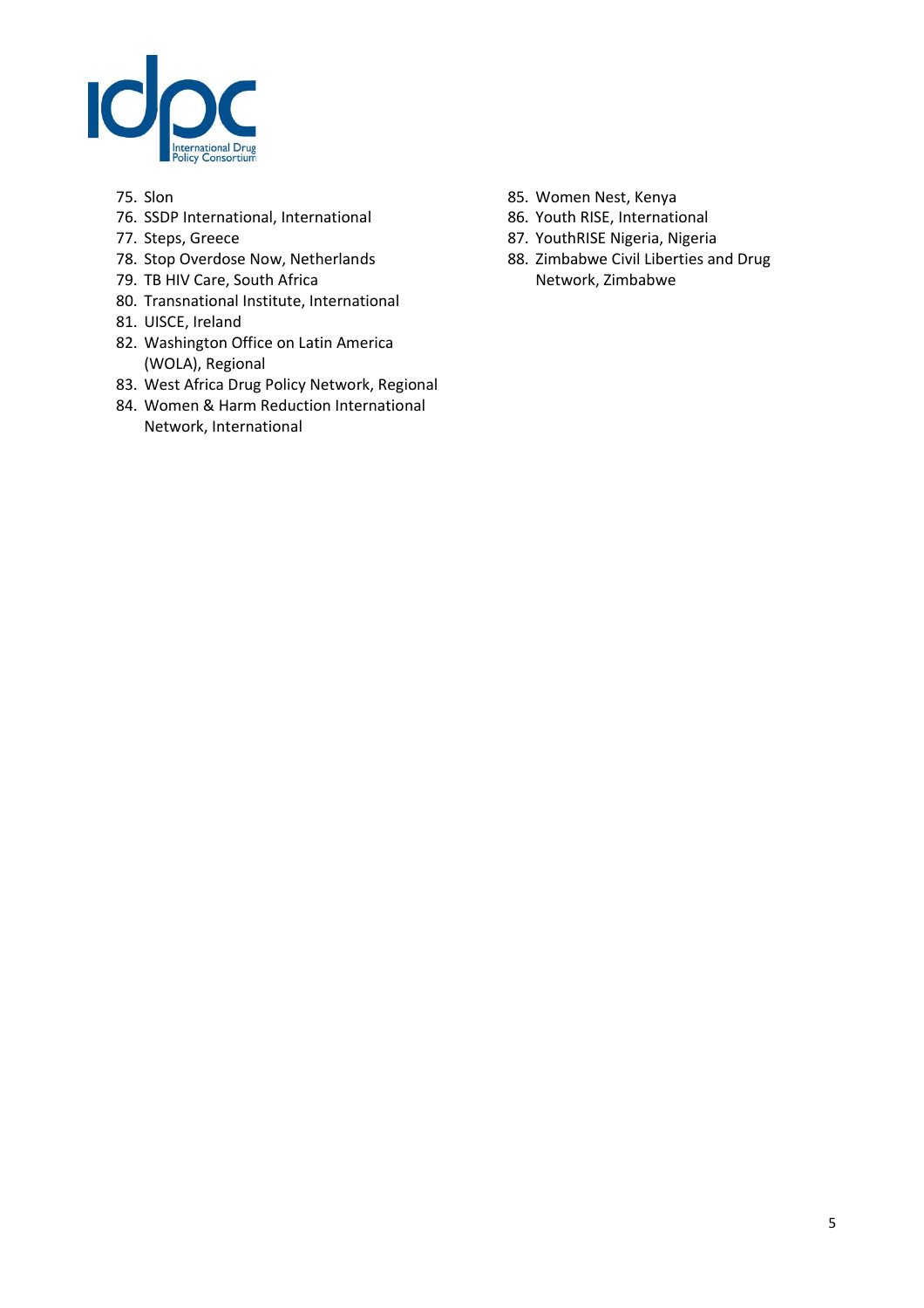

## **Endnotes**

<sup>1</sup> For an overview, see: United Nations Office of the High Commissioner for Human Rights (2015), *Study on the impact of the world drug problem on the enjoyment of human rights*, UN Doc A/HRC/30/65[, https://undocs.org/A/HRC/30/65;](https://undocs.org/A/HRC/30/65) International Drug Policy Consortium (2019), *Taking stock: A decade of drug policy*[, https://idpc.net/publications/2018/10/taking-stock-a-decade-of-drug](https://idpc.net/publications/2018/10/taking-stock-a-decade-of-drug-policy-a-civil-society-shadow-report)[policy-a-civil-society-shadow-report](https://idpc.net/publications/2018/10/taking-stock-a-decade-of-drug-policy-a-civil-society-shadow-report) 

<sup>2</sup> United Nations Working Group on Arbitrary Detention, *Study on arbitrary detention and drug policies*, UN Doc. A/HRC/47/40, <https://www.ohchr.org/EN/Issues/Detention/Pages/Detention-and-drug-policies.aspx>

**<sup>3</sup>** United Nations Office of the High Commissioner for Human Rights (2021), Agenda towards transformative change for racial justice and equality, UN Doc. A/HRC/47/53, https://www.ohchr.org/EN/Issues/Racism/Pages/Call-Implementation-HRC-**Resolution-43-1.aspx**

<sup>4</sup> United Nations Human Rights Council (2021), Resolution 47/21 Promotion and protection of the human rights and fundamental freedoms of Africans and of people of African descent against excessive use of force and other human rights violations by law enforcement officers through transformative change for racial justice and equality, UN Doc. A/HRC/RES/47/21, [file:///Users/adriacotsfernandez/Downloads/A\\_HRC\\_RES\\_47\\_21\\_E%20\(1\).pdf](file:///C:/Users/adriacotsfernandez/Downloads/A_HRC_RES_47_21_E%20(1).pdf)

<sup>5</sup> United Nations General Assembly (2021), *Political Declaration on HIV and AIDS: Ending Inequalities and Getting on Track to Ends AIDS by 2030*, [https://www.unaids.org/sites/default/files/media\\_asset/2021\\_political-declaration-on-hiv-and-aids\\_en.pdf](https://www.unaids.org/sites/default/files/media_asset/2021_political-declaration-on-hiv-and-aids_en.pdf)

<sup>6</sup> For both citations, see: United Nations on Drugs and Crime *et al*. (2021), *United Nations System Common Position on Incarceration*[, https://www.unodc.org/res/justice-and-prison-reform/nelsonmandelarules-](https://www.unodc.org/res/justice-and-prison-reform/nelsonmandelarules-GoF/UN_System_Common_Position_on_Incarceration.pdf)[GoF/UN\\_System\\_Common\\_Position\\_on\\_Incarceration.pdf](https://www.unodc.org/res/justice-and-prison-reform/nelsonmandelarules-GoF/UN_System_Common_Position_on_Incarceration.pdf)

<sup>7</sup> United Nations Chief Executives Board (2018), *UN system Common Position on drug related matters*, UN Doc. CEB/2012/2, <https://undocs.org/en/CEB/2018/2>

<sup>8</sup> The Global Drug Policy Index is available here[: www.globaldrugpolicyindex.net](http://www.globaldrugpolicyindex.net/)

<sup>9</sup> United Nations (2021), *Human Rights Day 10 December, https://www.un.org/en/observances/human-rights-day*

<sup>10</sup> United Nations Human Rights Committee (30 October 2018), *General comment No. 36 (2018) on article 6 of the International Covenant on Civil and Political Rights, on the right to life\**, UN Doc. CCPR/C/GC/36, para. 35, [https://tbinternet.ohchr.org/Treaties/CCPR/Shared%20Documents/1\\_Global/CCPR\\_C\\_GC\\_36\\_8785\\_E.pdf](https://tbinternet.ohchr.org/Treaties/CCPR/Shared%20Documents/1_Global/CCPR_C_GC_36_8785_E.pdf)

<sup>11</sup> United Nations Human Rights Council (27 September 2019), *The question of the death penalty*, UN Doc A/HRC/RES/42/24, para. 4[, https://www.ohchr.org/EN/HRBodies/HRC/RegularSessions/Session42/Pages/ResDecStat.aspx](https://www.ohchr.org/EN/HRBodies/HRC/RegularSessions/Session42/Pages/ResDecStat.aspx)

<sup>12</sup> United Nations Human Rights Council (11 July 2019),, *Promotion and protection of human rights in the Philippines*, UN Doc A/HRC/RES/41/2, para.1,<https://digitallibrary.un.org/record/3830985>

<sup>13</sup> United Nations Human Rights Office of the High Commissioner (18 August 2016), *UN experts urge the Philippines to stop unlawful killings of people suspected of drug-related offences,* <https://www.ohchr.org/EN/NewsEvents/Pages/DisplayNews.aspx?NewsID=20388>

<sup>14</sup> International Labour Organization, United Nations Development Programme, UNFPA, United Nations Human Rights Office of the High Commissioner, UNAIDS, United Nations High Commissioner for Refugees, UNICEF, United Nations Office on Drugs and Crime, UN Women, World Food Programme, World Health Organization, UNESCO, International Office on Migration (1 June 2020), *Joint statement: Compulsory drug detention and rehabilitation centres in Asia and the Pacific in the context of COVID-19,*  [https://unaidsapnew.files.wordpress.com/2020/05/unjointstatement1june2020.pdf.](https://unaidsapnew.files.wordpress.com/2020/05/unjointstatement1june2020.pdf) See also: World Health Organization & United Nations Office on Drugs and Crime (April 2020), *International standards for the treatment of drug use disorders: Revied edition incorporating results of field-testing*, [https://www.unodc.org/documents/drug-prevention-and-treatment/UNODC-](https://www.unodc.org/documents/drug-prevention-and-treatment/UNODC-WHO_International_Standards_Treatment_Drug_Use_Disorders_April_2020.pdf)WHO International Standards Treatment Drug Use Disorders April 2020.pdf

<sup>15</sup> See: Committee on Economic, Social and Cultural Rights (8 March 2019), *Concluding observations on the fifth periodic report of Mauritius\*,* E/C.12/MUS/CO/5[, https://undocs.org/en/E/C.12/MUS/CO/5;](https://undocs.org/en/E/C.12/MUS/CO/5) Committee on Economic, Social and Cultural Rights (29 March 2019), *Concluding observations in the second periodic report of Kazakhstan\*,* E/C.12/KAZ/CO/2, [https://undocs.org/en/E/C.12/KAZ/CO/2;](https://undocs.org/en/E/C.12/KAZ/CO/2) Human Rights Committee (19 August 2014), *Concluding observations on the fourth periodic report of Georgia\*,* CCPR/C/GEO/CO/4[, https://undocs.org/en/CCPR/C/GEO/CO/4;](https://undocs.org/en/CCPR/C/GEO/CO/4) Committee on the Elimination of